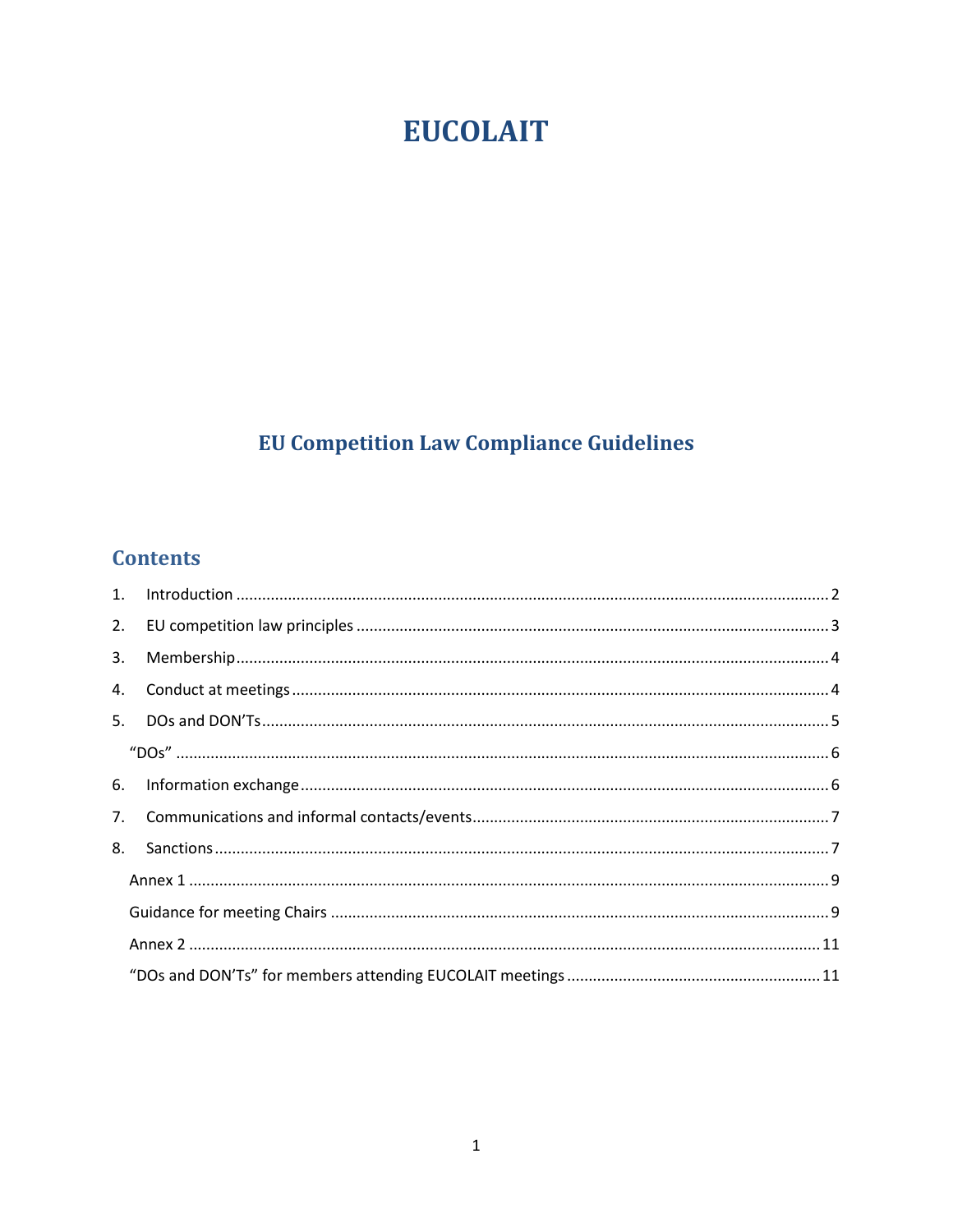## <span id="page-1-0"></span>**1. Introduction**

While trade associations often perform legitimate and valuable functions, like any other form of cooperation between competitors, the activities of trade associations are capable of breaching competition law. As they bring together members that are actual or potential competitors, trade associations are often investigated by competition authorities as they might act as a conduit for anticompetitive behavior between members.

EUCOLAIT, the European Association of Dairy Trade, is committed to strictly complying with EU competition rules.

The breach of EU competition law rules may bring severe consequences. A trade association may be fined up to 10% of the sum of the total turnover of each of the members, may have to pay damages to third parties affected and may suffer the financial costs of dealing with an investigation, as well as the detrimental impact on its reputation.

Ignorance of the law will not shield EUCOLAIT and its members from the consequences of infringing it. It is therefore essential to be aware of the main areas of EU competition law risk and to be able to identify situations where such a risk may arise.

These EU Competition Law Compliance Guidelines ("Guidelines") provide general guidance to minimise the risk of EU competition law breaches occurring. They set forth the basic competition law principles that the members and staff of EUCOLAIT will comply with when preparing, organizing and attending meetings as well as in the day to day conduct of EUCOLAIT activities.

These Guidelines have been endorsed and adopted by the Board on 29 September 2014. They shall be explicitly and unconditionally accepted by every member and staff of EUCOLAIT. It is essential that the activities of EUCOLAIT comply with competition law and these Guidelines not only in form but also in substance.

These Guidelines are intended for the members and staff of EUCOLAIT insofar as they are engaged in EUCOLAIT activities. It is the responsibility of each EUCOLAIT member to comply with competition law relying on their own legal advice; it is not the responsibility of EUCOLAIT or its staff to ensure that members comply with competition law in their own activities.

Failure to comply with competition law or with these Guidelines is a serious matter and any member's conduct contributing to non-compliance which comes to EUCOLAIT's attention may result in a member's expulsion.

These Guidelines cover EU competition law. Being national competition laws not identical, members shall seek local competition law advice for any specific issue. These Guidelines do not constitute and are not a substitute for legal advice on the specific facts of any concrete situation.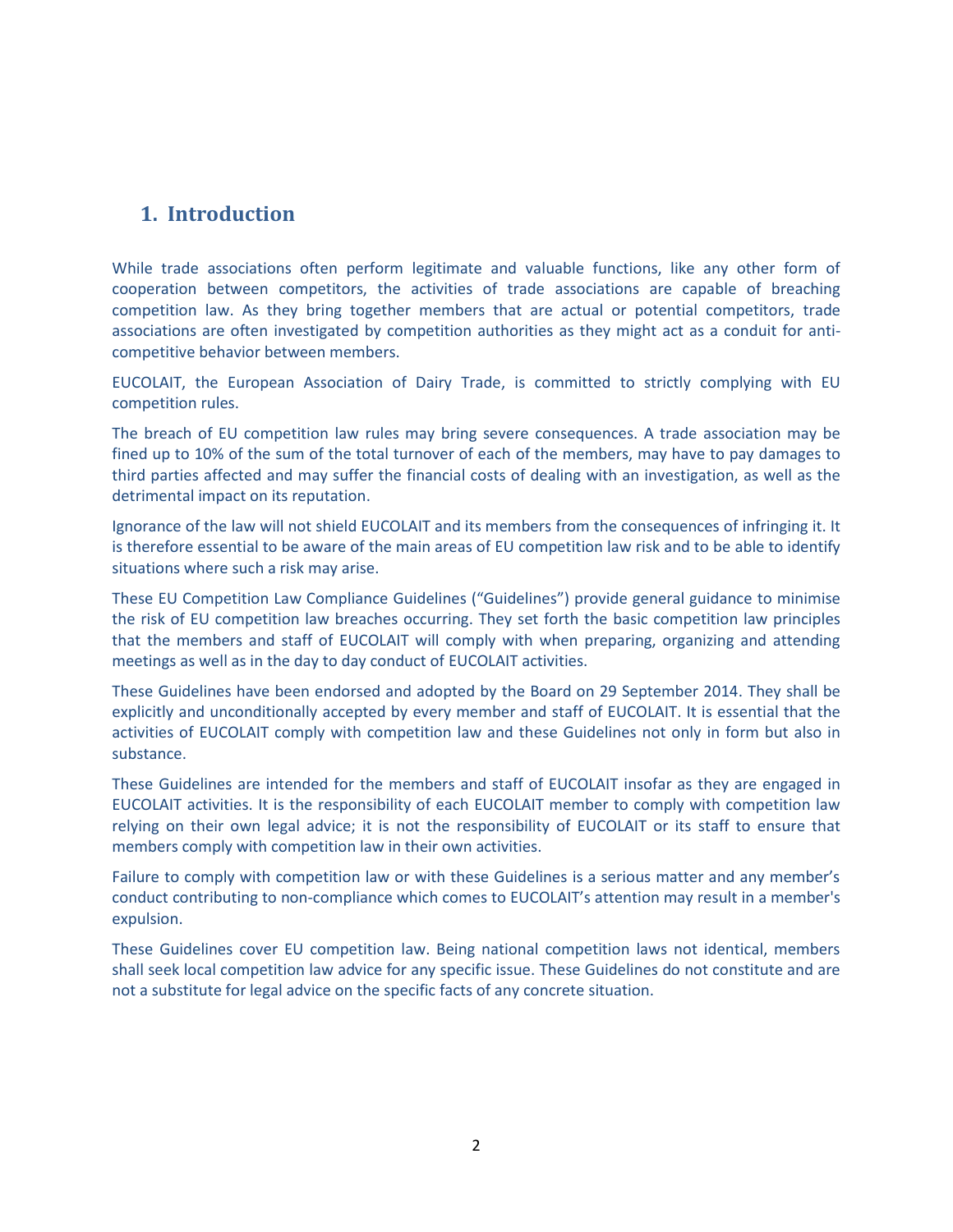#### <span id="page-2-0"></span>**2. EU competition law principles**

The purpose of EU competition law is to maintain and encourage effective competition in the EU. It contains two principal provisions that constrain the activities of trade associations and their members: Article 101 TFUE prohibits anticompetitive coordinated conduct,<sup>1</sup> while Article 102 TFUE prohibits anticompetitive unilateral conduct by an undertaking which holds a dominant market position.<sup>2</sup>

These Guidelines focus on the prohibition of anticompetitive coordination.

Anti-competitive contacts between companies which, irrespective of their form, may distort the normal play of competitive forces and reduce strategic uncertainty in the market are prohibited. Also agreements between companies at different levels of the supply chain are illegal. Such contacts can take many forms and do not require the formal acceptance by the companies involved through an agreement. Tacit understandings among business representatives, including responding to pressure, exerting pressure, or doing "what is expected", can be sufficient.

Examples of anti-competitive contacts between companies include:

 $\overline{a}$ 

- *(e) make the conclusion of contracts subject to acceptance by the other parties of supplementary obligations which, by their nature or according to commercial usage, have no connection with the subject of such contracts.*
- *2. Any agreements or decisions prohibited pursuant to this Article shall be automatically void.*
- *3. The provisions of paragraph 1 may, however, be declared inapplicable in the case of:*
- *- any agreement or category of agreements between undertakings,*
- *- any decision or category of decisions by associations of undertakings,*
- *- any concerted practice or category of concerted practices,*

<sup>1</sup> Article 101 TFEU provides:

<sup>&</sup>quot;*1. The following shall be prohibited as incompatible with the internal market: all agreements between undertakings, decisions by associations of undertakings and concerted practices which may affect trade between Member States and which have as their object or effect the prevention, restriction or distortion of competition within the internal market, and in particular those which:*

*<sup>(</sup>a) directly or indirectly fix purchase or selling prices or any other trading conditions;*

*<sup>(</sup>b) limit or control production, markets, technical development, or investment;*

*<sup>(</sup>c) share markets or sources of supply;*

*<sup>(</sup>d) apply dissimilar conditions to equivalent transactions with other trading parties, thereby placing them at a competitive disadvantage;*

*which contributes to improving the production or distribution of goods or to promoting technical or economic progress, while allowing consumers a fair share of the resulting benefit, and which does not:*

*<sup>(</sup>a) impose on the undertakings concerned restrictions which are not indispensable to the attainment of these objectives;*

*<sup>(</sup>b) afford such undertakings the possibility of eliminating competition in respect of a substantial part of the products in question*".

<sup>2</sup> Article 102 TFEU provides as follows: "*Any abuse by one or more undertakings of a dominant position within the internal market or in a substantial part of it shall be prohibited as incompatible with the internal market in so far as it may affect trade between Member States. Such abuse may, in particular, consist in: (a) directly or indirectly imposing unfair purchase or selling prices or other unfair trading conditions; (b) limiting production, markets or technical development to the prejudice of consumers; (c) applying dissimilar conditions to equivalent transactions with other trading parties, thereby placing them at a competitive disadvantage; (d) making the conclusion of contracts subject to acceptance by the other parties of supplementary obligations which, by their nature or according to commercial usage, have no connection with the subject of such contracts*".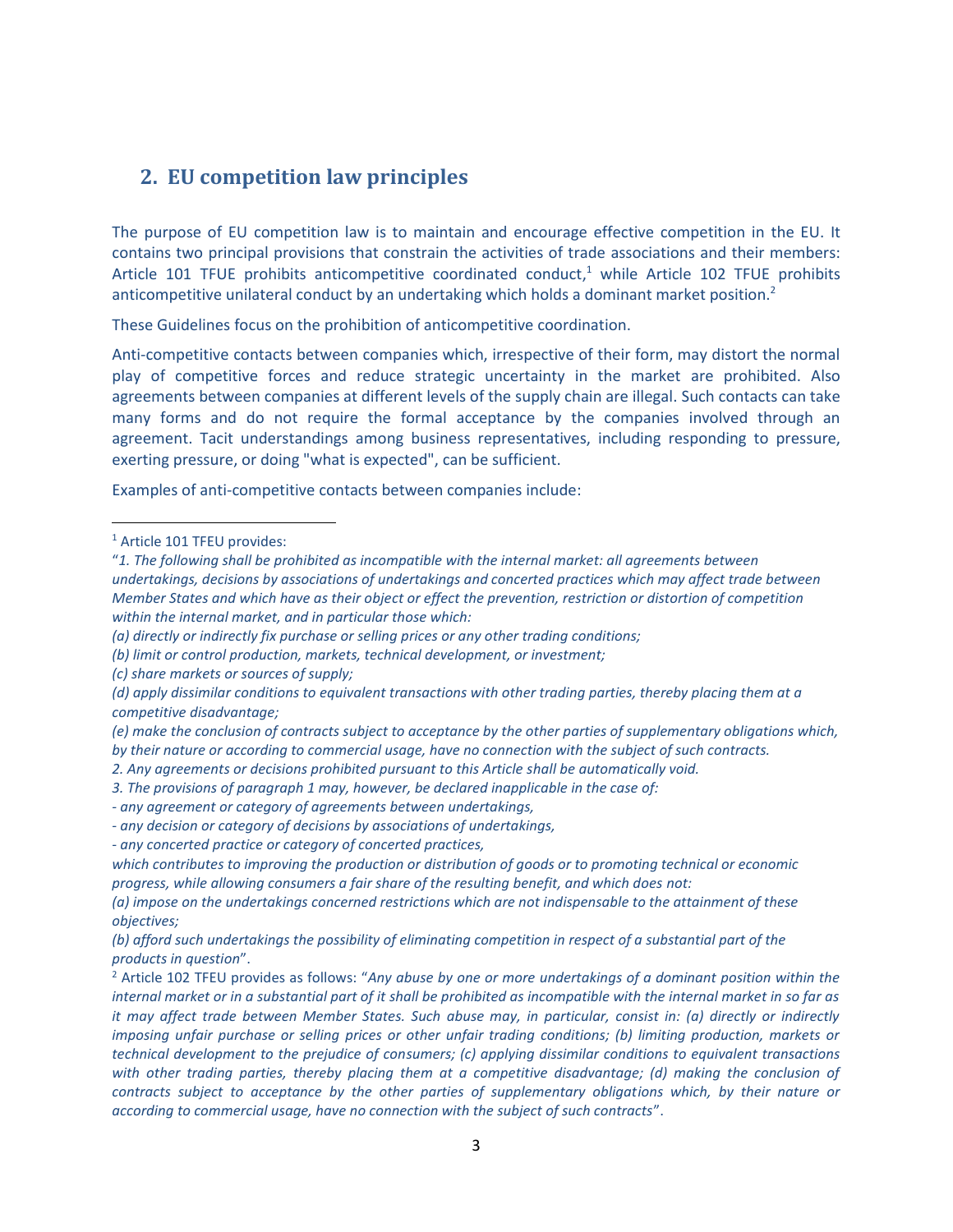- price fixing;
- markets sharing s (by territories or by product) or customer allocation;
- production or output limitation, whether through bid rigging (i.e., exchange of prices before or during the tendering procedure or the submission of an artificially high bid, so that a competitor can win a contract), group boycott or otherwise.

EU competition law concerns may even arise when there is no actual effect on competition: a potential effect is sufficient for a competition authority to intervene, even if that potential effect is not intended.

Any action on the part of a trade association that reflects an intention to coordinate its members' conduct and prevents, restricts or distorts competition is prohibited. Some of the association activities, if undertaken with an anticompetitive intention, may give rise to competition law liability. For competition law purposes, decisions or recommendations of a trade association are treated as agreements between its members. Competition law may be breached even when the decisions or recommendations of trade associations are not binding on the members or have not been fully complied with. All aspects and conducts of a trade association must comply with EU competition law rules:

- Membership issues
- Conducts in meetings
- Information Exchange
- Communications and informal contacts / events.

Activities outside the territory of the EU may also violate EU competition law if the conduct has an appreciable effect on trade between the EU Member States. Absent such an effect on inter-state trade, national competition laws may still apply.

## <span id="page-3-0"></span>**3. Membership**

Membership criteria may give rise to competition law concerns if, as a result of the exclusion from membership, a national delegation or an individual trading company may be put at a competitive disadvantage (such as being prevented from accessing information or expertise on dairy trade issues). For the above reasons, EUCOLAIT shall make sure that its rules for admission, resignation and exclusion of members are transparent, proportionate, based on objective criteria, enforced in a nondiscriminatory way and subject to an appeal mechanism.

- Membership of EUCOLAIT is voluntary. No one should be forced to join it or penalised for not doing so;
- Membership of EUCOLAIT shall be open to all national delegations and undertakings within the industry on a non-discriminatory basis as set forth in the Association's Statutes;
- Members of EUCOLAIT shall remain free at all times to join other associations and initiatives;
- Members of EUCOLAIT shall not be restricted in any way in how they decide to run their businesses. All actions of members remain voluntary. Each member remains free to take independent, competitive business decisions.

## <span id="page-3-1"></span>**4. Conduct at meetings**

Trade association meetings are opportunities for competitors to meet face-to-face. It is important that all EUCOLAIT meetings (including product committee meetings, workshops and *ad hoc* working groups,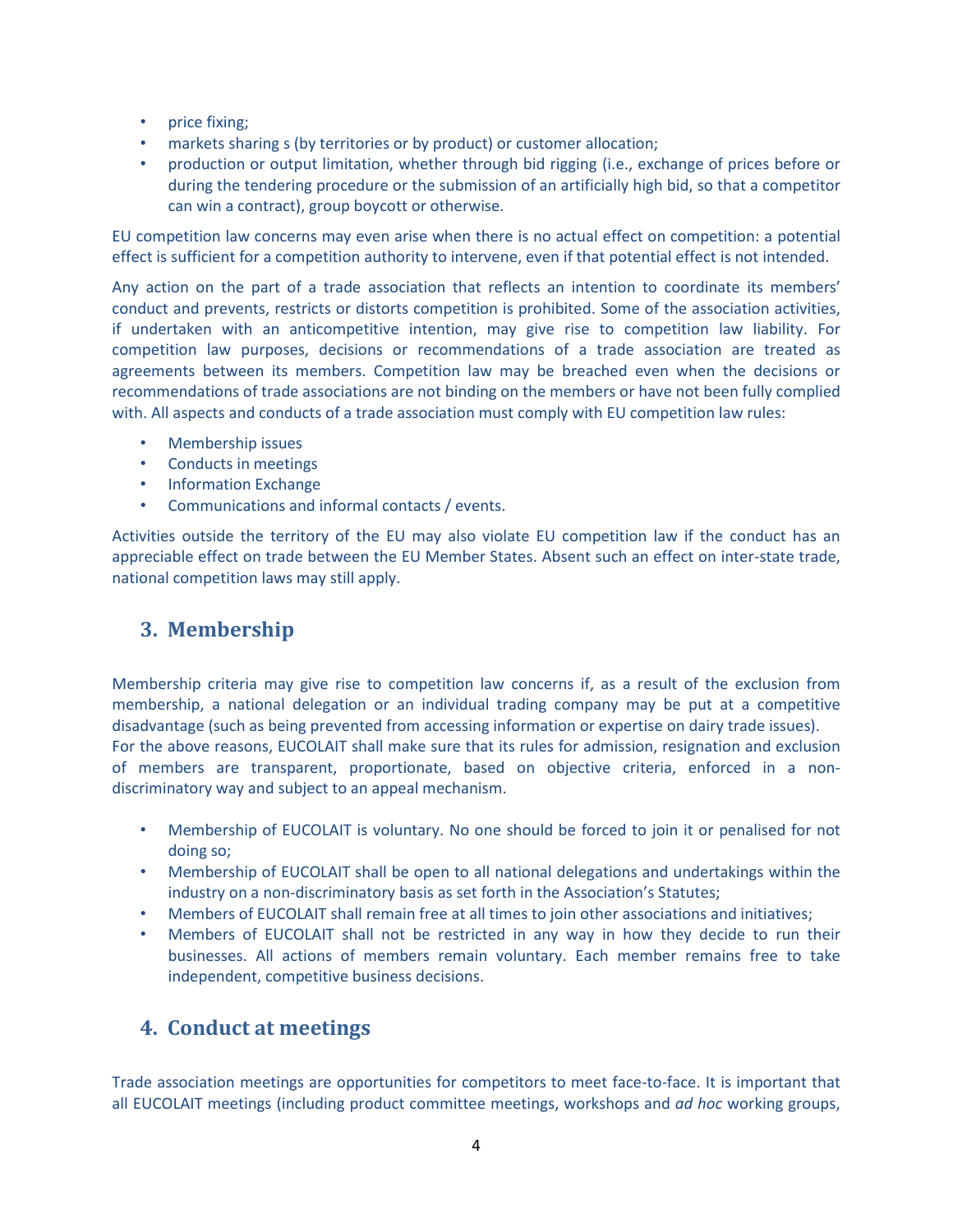conferences, etc.) are conducted so as to ensure that the risks of inappropriate discussion taking place are minimised.

- The Secretary General shall act as a contact point, when concrete situations or doubts arise.
- Written agendas for each EUCOLAIT meeting shall be drafted and circulated prior to the meeting and after having been approved and cleared by the Secretary General. The agenda shall be closely followed during the meeting.
- Once the agenda has been circulated, members shall feel free to consult their legal department or outside legal counsel if they consider that any topic may involve disclosure of information in breach of competition rules.
- Every agenda shall contain, as its first item, a competition law caution in the terms set in Annex 1 (Guidance for Meeting Chairs). The Chair of the meeting shall read the competition law caution at the beginning of each meeting and that will be recorded in the minutes of the meeting.
- Every meeting shall be recorded by minutes. These shall be circulated to all members promptly after each meeting. Minutes of each meeting shall be reviewed by the Secretary General prior to circulation.
- A list of participants shall be circulated during the meeting and signed by all participants. The list shall be annexed to the meeting minutes.
- The agendas, minutes and participants' list of all meetings shall be kept by EUCOLAIT and organised chronologically by group. Members shall be given access to those upon request, if they are no longer available on the website.
- Topics that are not on the agenda agreed in advance shall be discussed only if according to the Chair – they do not raise competition concerns.
- If a meeting participant is uncertain whether a discussion or conduct raises competition law concerns, he/she shall object immediately and that objection shall be recorded in the minutes. The Chair shall report to the General Secretary and decide whether to continue the discussion. The motivation of the decision shall be recorded in the minutes.
- A competition lawyer should be invited to attend a meeting if there are topics that may involve sensitive areas for the members of EUCOLAIT.
- The above is the joint responsibility of the Chair and of EUCOLAIT's staff. If a meeting is held without the participation of EUCOLAIT's staff, it is the responsibility of the Chair to ensure compliance with these Guidelines.

## <span id="page-4-0"></span>**5. DOs and DON'Ts**

EUCOLAIT members do not engage in any discussion or practice that might infringe EU competition law. It is essential that members comply with these rules because infringements of competition rules can lead to serious fines. A trade association acting as a forum for anti-competitive conduct can also be fined. The following rules apply both to formal meetings of EUCOLAIT and to social events incidental to EUCOLAIT meetings.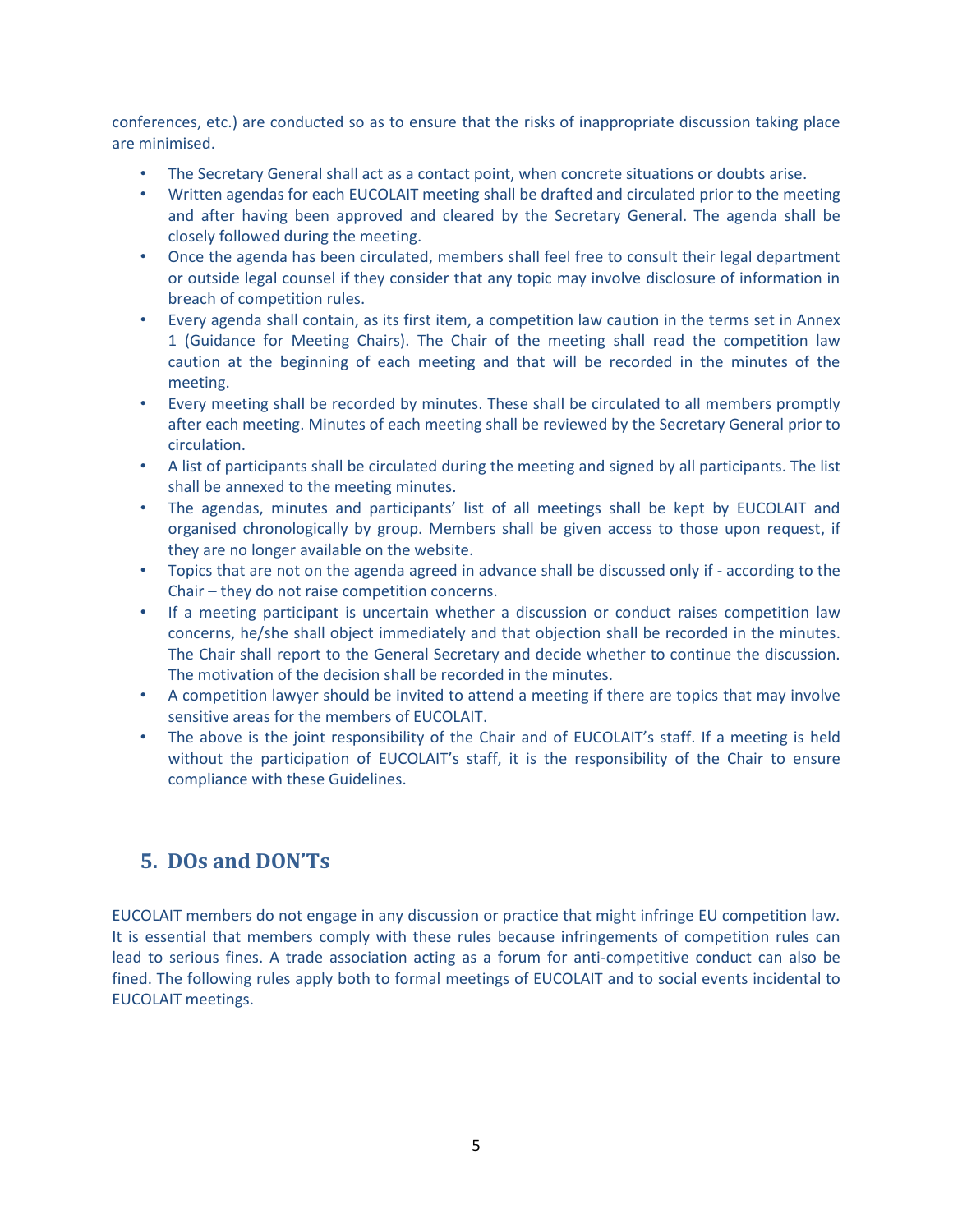<span id="page-5-0"></span>

| "DOs"                                                                                                                                                                                                                                                                                                                                                                 | "DON'Ts"                                                                                                                                                                                                |
|-----------------------------------------------------------------------------------------------------------------------------------------------------------------------------------------------------------------------------------------------------------------------------------------------------------------------------------------------------------------------|---------------------------------------------------------------------------------------------------------------------------------------------------------------------------------------------------------|
| DO remember that you are responsible for<br>your compliance with competition law rules.<br>DO ensure that EUCOLAIT Competition<br>Compliance Guidelines are respected.                                                                                                                                                                                                | DON'T use EUCOLAIT as a venue to engage<br>$\overline{\phantom{a}}$<br>in conduct that could be construed as<br>intended to exclude competitors from the<br>market or create a barrier to market entry. |
| DO read the competition law caution at the<br>×,<br>beginning of every meeting.<br>DO object to any discussion, activity or<br>T,<br>conduct that may infringe competition law<br>rules.<br>Do interrupt any meeting at which you feel<br>×,<br>matters discussed raise competition law<br>concerns and request that your interruption<br>be recorded in the minutes; | DON'T enter in agreements that restrict any<br>L.<br>party in its freedom to set prices, choose<br>trading partners, decide product ranges or<br>otherwise manage terms of sales.                       |
|                                                                                                                                                                                                                                                                                                                                                                       | DON'T, in either fact or appearance reach<br>×.<br>understandings or agreements, or even hold<br>discussions on:                                                                                        |
|                                                                                                                                                                                                                                                                                                                                                                       | - Company-specific prices and any other<br>element of pricing and trading terms<br>(e.g. costs, profit margins, purchase and                                                                            |
| DO feel free to discuss policy and market<br>issues listed in Annex I: "Permitted for<br>Discussion at Meetings".                                                                                                                                                                                                                                                     | resale prices);<br>Company-specific production, capacity<br>and inventories;                                                                                                                            |
|                                                                                                                                                                                                                                                                                                                                                                       | Elements that might lead to the boycott<br>of a supplier or customer or exclude<br>competitors;                                                                                                         |
|                                                                                                                                                                                                                                                                                                                                                                       | DON'T exchange any commercially sensitive<br>$\mathcal{L}_{\mathcal{A}}$<br>information that would enable members to<br>make forecasts of your future market<br>behavior;                               |
|                                                                                                                                                                                                                                                                                                                                                                       | DON'T remain silent when issues that raise<br>competition law concerns are discussed.                                                                                                                   |
|                                                                                                                                                                                                                                                                                                                                                                       | DON'T discuss or exchange information<br>×.<br>regarding the above matters during social<br>gatherings incidental to EUCOLAIT<br>meetings.                                                              |

## <span id="page-5-1"></span>**6. Information exchange**

A trade association should not be used as a forum for the exchange of confidential or otherwise competitively sensitive business information between competitors. The exchange of information may have an appreciable effect on competition where it serves to remove any uncertainties in the market and therefore eliminate any competition between undertakings.

Members must under no circumstances share confidential or commercially sensitive information from or about other members, such as strategic data on: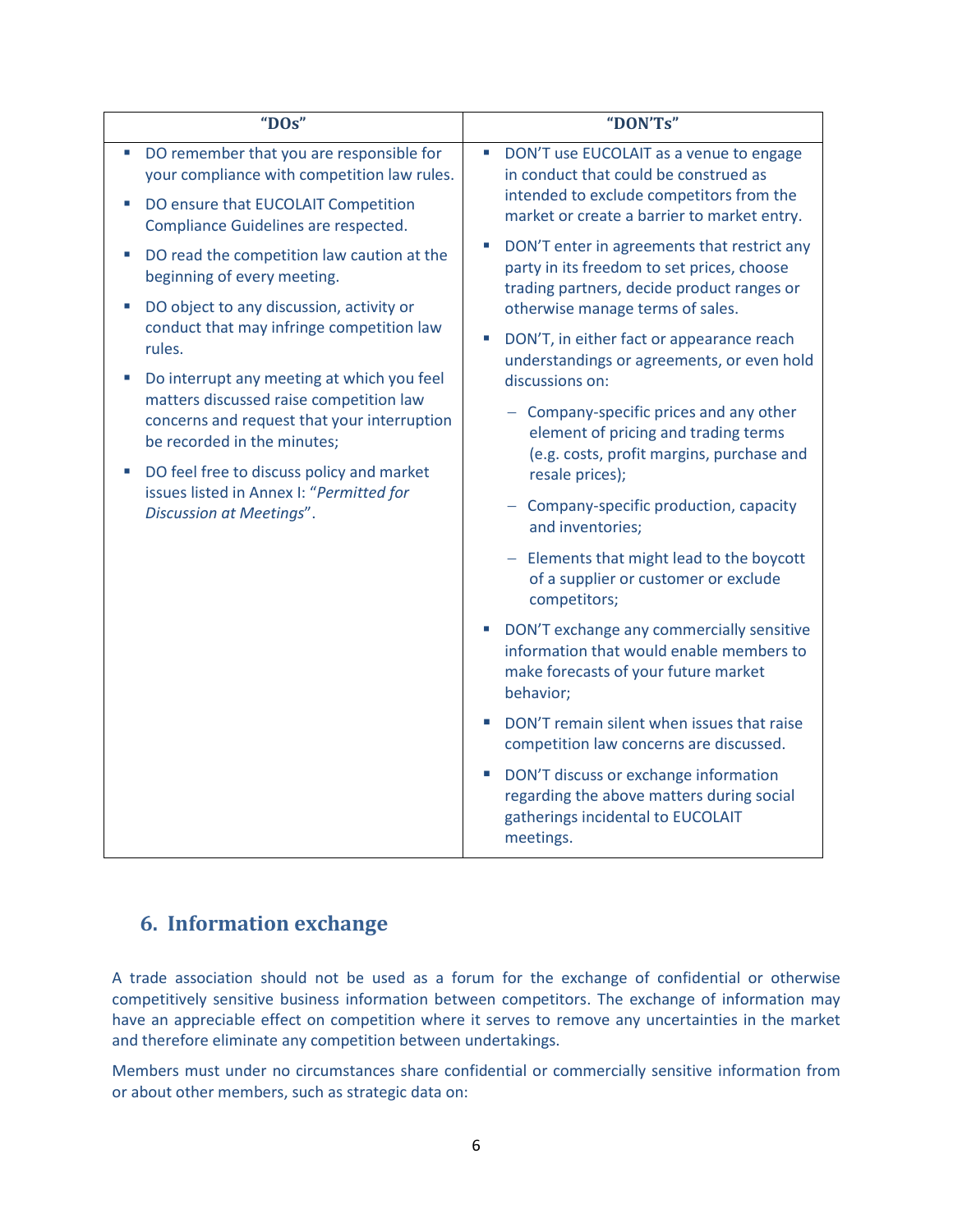- their intended future prices (including maximum or minimum price levels, price increases and their timing, price ranges, discounts and other related pricing actions);
- their intended future quantities (production volumes, sales or capacity);
- their intended future terms and conditions upon which products are supplied or obtained;
- their customers' list, current orders and backlog, contract tenders and internal procedures for responding to tenders.

EUCOLAIT should never allow its members to disclose information that could be considered confidential or commercially sensitive.

The regular and systematic exchange of specific information on prices between competitors is likely to reduce the uncertainties inherent in the competitive process and to facilitate the co-ordination of market conduct. While the compilation of general information may not be a restriction on competition, it must not cover (or enable undertakings to deduce) confidential information relating to individual undertakings.

EUCOLAIT provides for arrangements that allow the regulated exchange of business information about the marketplace. In those strictly defined cases, information may be collected and aggregated and then shared anonymously. Only aggregate results are returned, without enabling the extraction of individual data (e.g., where interactive voting is applied). Indirect extraction of data is not possible, considering that, where less than 5 contributions are provided to a question, aggregate results are not presented. Moreover, EUCOLAIT cannot identify the source of the data provided (i.e. it is not possible to determine who has participated in an electronic vote or an online survey).

The exchange of information which is already in the public domain, that is available to market participants or that does not relate to the parameters of competition, such as regulatory developments, is unlikely to cause competition law problems.

Should company specific data be circulated in exceptional cases, such data shall always be historical.

<span id="page-6-0"></span>No recommendations should be made on the basis of the statistical data/information exchanged.

## **7. Communications and informal contacts/events**

Inappropriate discussions about commercially sensitive information may be more likely to occur in informal settings (coffee breaks, over lunch, social events, etc.) than at formal meetings. Conduct at social events in conjunction with EUCOLAIT meetings or else shall follow the same standards as regular meetings.

Communications between EUCOLAIT's staff and members, and information exchanged via EUCOLAIT website are also subject to these Guidelines.

#### <span id="page-6-1"></span>**8. Sanctions**

Any member who does not conform with competition law and, in particular, with any of the principles set forth in these Guidelines may be asked by any other member(s) to leave the meeting where the infringement occurs. Any such member may be temporarily or definitively excluded from participating in the meetings.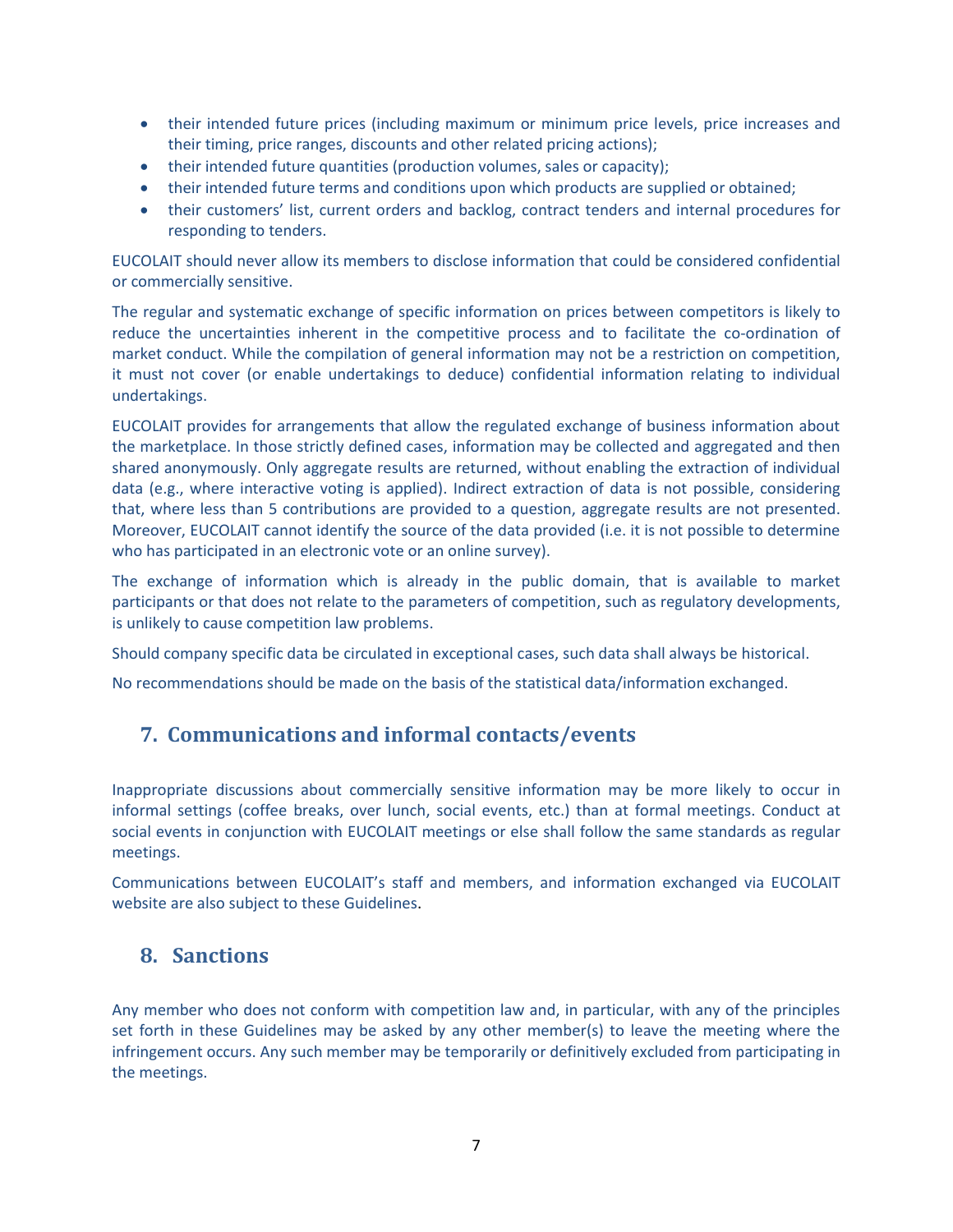Any member of EUCOLAIT staff who does not conform with competition law and, in particular, with any of the principles set forth in these Guidelines may be liable to be dismissed in accordance with EUCOLAIT employment contracts and procedures.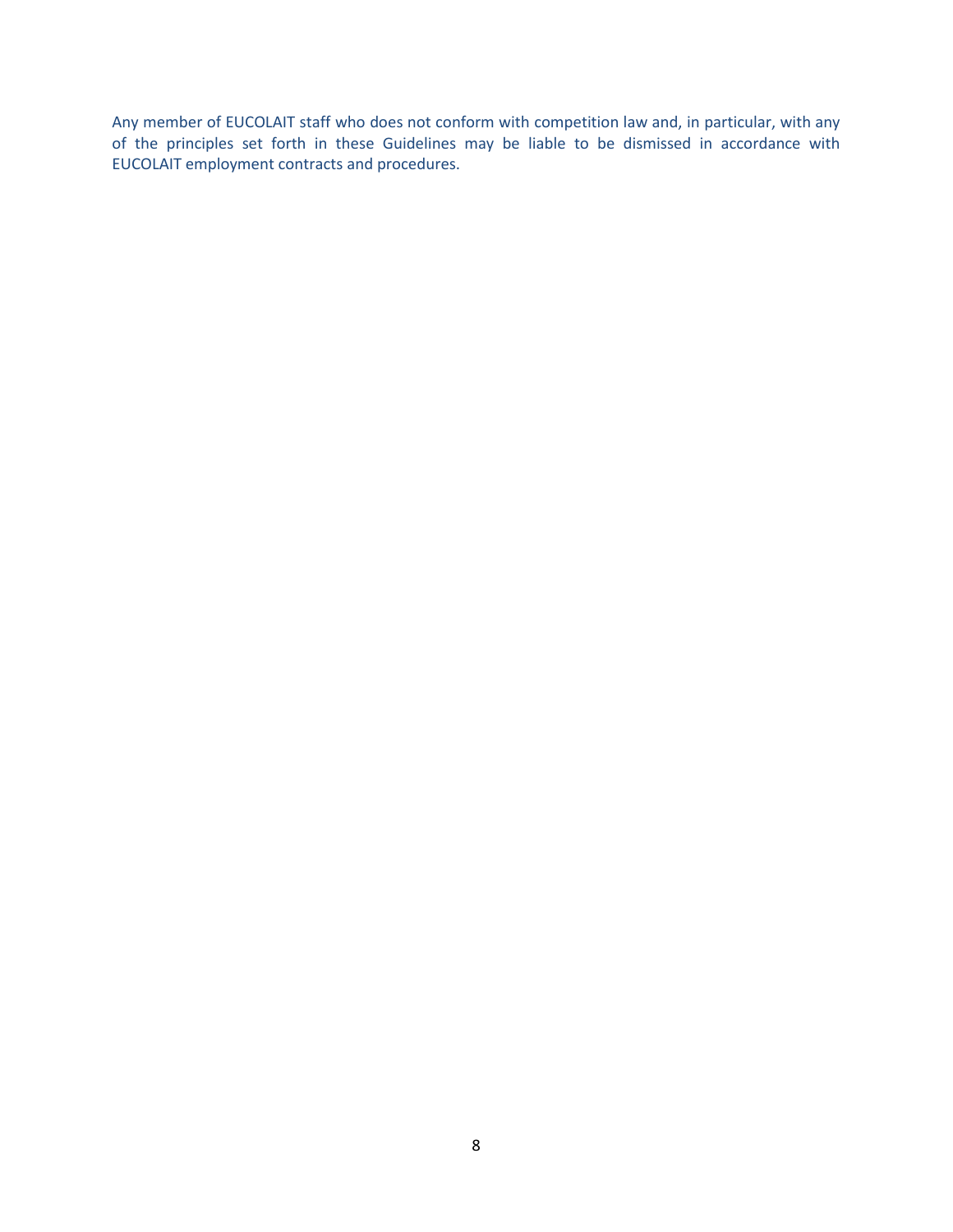#### <span id="page-8-0"></span>**Annex 1**

#### <span id="page-8-1"></span>**Guidance for meeting Chairs**

- All meetings organized and attended by EUCOLAIT must relate to the activities of the Association.
- Written agendas for each EUCOLAIT meeting must be drafted and circulated prior to the meeting and after having been approved and cleared by the Secretary General).
- Every agenda must contain, as its first item, a competition law caution:

"*This is to remind the participants to this meeting that the EU Competition Law Compliance Guidelines adopted by EUCOLAIT Board and communicated to all members continues to serve as guideline for EUCOLAIT in the field of EU competition law. Sensitive information relating to prices, markets, output, commercial activities and other confidential information should not be discussed before, during or after the meeting*".

MESSAGE TO NEW MEMBERS OR PARTICIPANTS TAKING PART FOR THE FIRST TIME: "*Please take note that taking part in EUCOLAIT is subject to having read and understood EU Competition Law Compliance Guidelines. If you have not yet done so, please do so now*".

- The Chair of the meeting shall read the competition law caution at the beginning of each meeting, and that will be recorded in the minutes of the meeting.
- A competition lawyer should be invited to attend a meeting if there are any concerns that the topics may involve sensitive areas for the members of EUCOLAIT.
- Any member who considers that information or conduct being discussed at the meeting raises competition law issues shall object and request that a record of the objection be made in the minutes. The Chair shall report to the General Secretary and decide whether to continue the discussion. The motivation of the decision shall be recorded in the minutes.

#### **Permitted for Discussion at Meetings:**

- Exchange of statistical information is allowed when the data is public, historical, nonconfidential or aggregated for more than 5 independent undertakings.
- Key economic trends and publicly available information about the market in general that is not commercially sensitive or company-specific.
- Non-confidential issues of common concern to the industry, such as regulatory policy developments and EU trade agreements.
- **Industry communication, public affairs, advocacy activities on legislative issues and promotion** initiatives.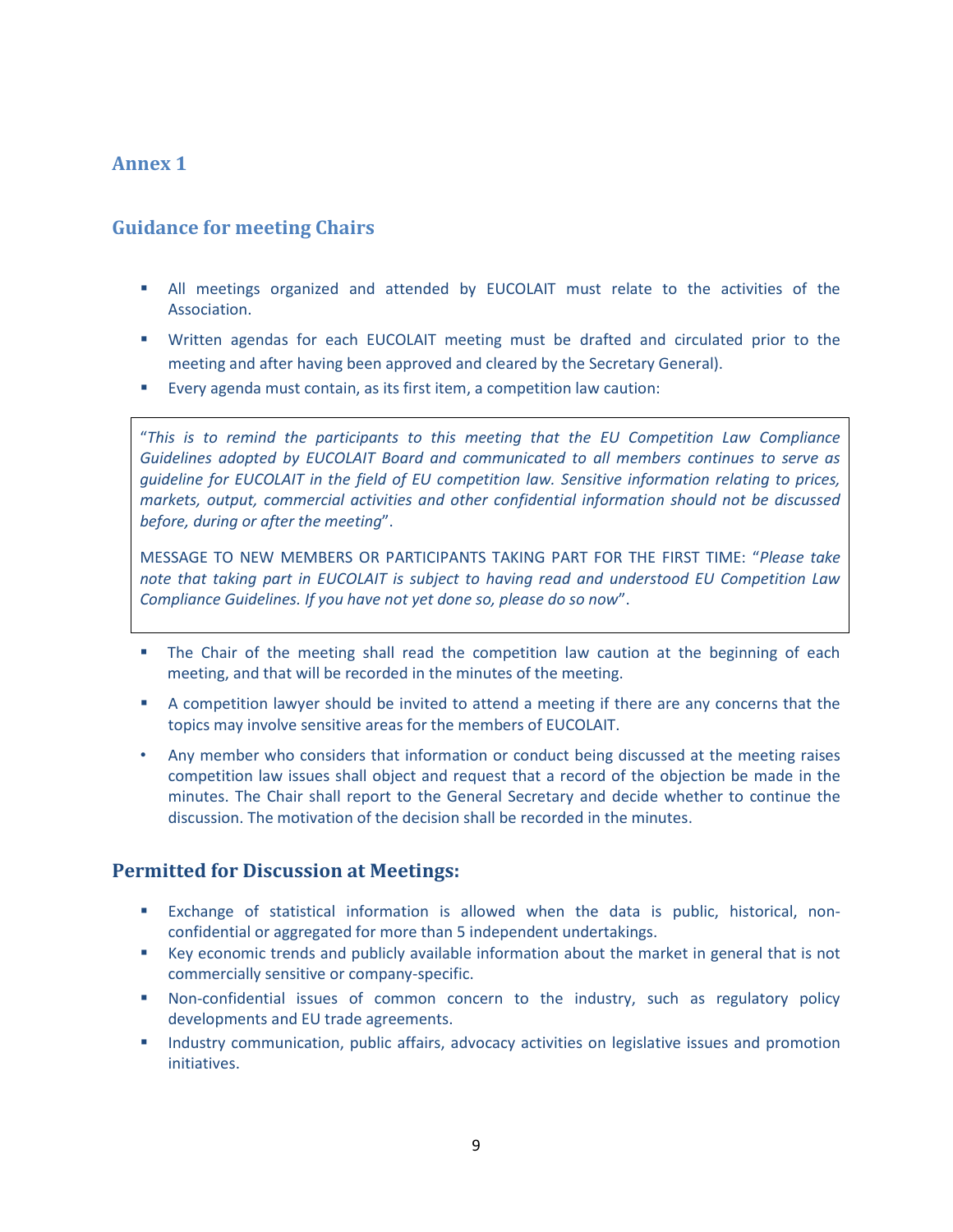#### **NOT Permitted for Discussion at Meetings:**

It is strictly prohibited for members to discuss or agree on the following:

- **Prices:** intended individual prices.
- **Production:** changes in individual production, capacity or inventories.
- **Market Sharing**: geographical areas or product sectors where members will not compete with each other.
- **Customer/suppliers allocation**: allocation of customers, suppliers, contracts, sites, regional areas and/or types of products.
- **Foreclosure:** discussions that could lead to a boycott of a supplier or customer or create a barrier to market entry to competitors.
- **Output restrictions**: restricting output, technical development or investment, or establishing quota systems allocating a specific part of the total industry output amongst members.
- **Bids**: bids for contracts or procedures for responding to bid invitations and allocation of bids to individual members.
- **Strategic information:** exchanging commercially sensitive information (future and individual strategy or investment plans, costs, know-how etc.).